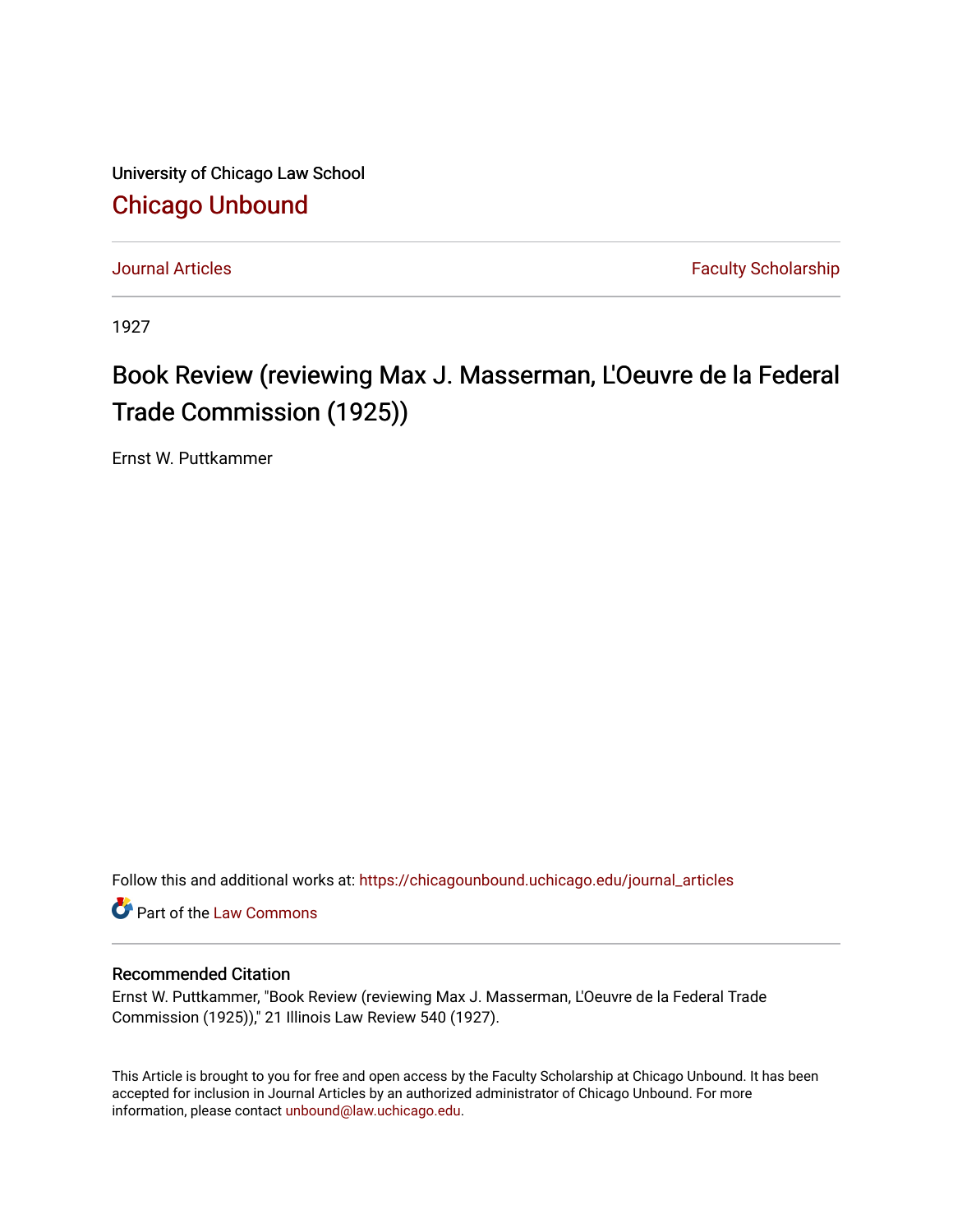## ELEMENTS OF PRACTICE IN THE NEW YORK COURTS UNDER THE CIVIL PRACTICE **ACT AND THE RULES** OF CIVIL PRACTICE. By Edwin D. Webb. Albany: Matthew Bender & Company, 1926. Pp. xlvii, 549.

This short and much condensed treatise on New York pleading and practice is obviously intended to meet the great and increasing demand on the part of law students for some work on this subject which shall cover substantially the whole subject and at the same time be sufficiently short for thorough examination and study in a reasonable period of time. From this standpoint the book should be distinctly successful. Practically all of the important rules are fully set forth, together with a brief statement of the leading decisions interpreting the various rules and sections of the Civil Practice Act. The arrangement of the subject matter is logical and the statements of law, accurate and authentic.

If one considers the subject in a perhaps less practical but broader and more fundamental aspect, it seems that much would be gained **by** a return to the form of old-fashioned treatise. The two things which are necessarily lacking in such a book as this are: First, a smooth and interesting style; and, second, a discussion of the various principles as a matter of legal theory. The result of the very plain effort at condensation and brevity is to make the style seem cramped and somewhat dry. As the object in the mind of the author was undoubtedly to state accurately the various important rules of New York pleading and practice in as short a space as possible, there was, of course, no room for extended theoretical discussion. And yet, it would seem that much more could be accomplished in the long run **by** making the law books, and particularly the law books on the subject of pleading and practice, a trifle less practical.

Columbia Law School, New York City.

## **HAROLD** R. **MEDINA.**

L'OEuvRE **DE LA FkDtRAL TRADE COMMISSION. By** Max **J.** Wasserman. Paris: Marcel Giard, 1925. **Pp.** xliii **+** 582.

This volume is the second one in a few months' time published **by** the Institute of Comparative Law of the University of Lyons, which is of interest to American readers. It is a study of the genesis of the Federal Trade Commission, its organization and powers, the work it has done, and the views actually held **by** its proponents and opponents regarding its value. Despite the language and place of origin of the book, its author is an American and is now a member of the department of economics of the University of Illinois. Taking the successive divisions of the work in succession, the first with its history of the economic background of the Commission will be more useful to the foreign than to the American reader. The latter will, it may be assumed, be already acquainted with the broad outlines to which the treatment is confined. The next chapters, dealing with the Commission's powers and its makeup, are based largely on the acts creating it and assigning its work